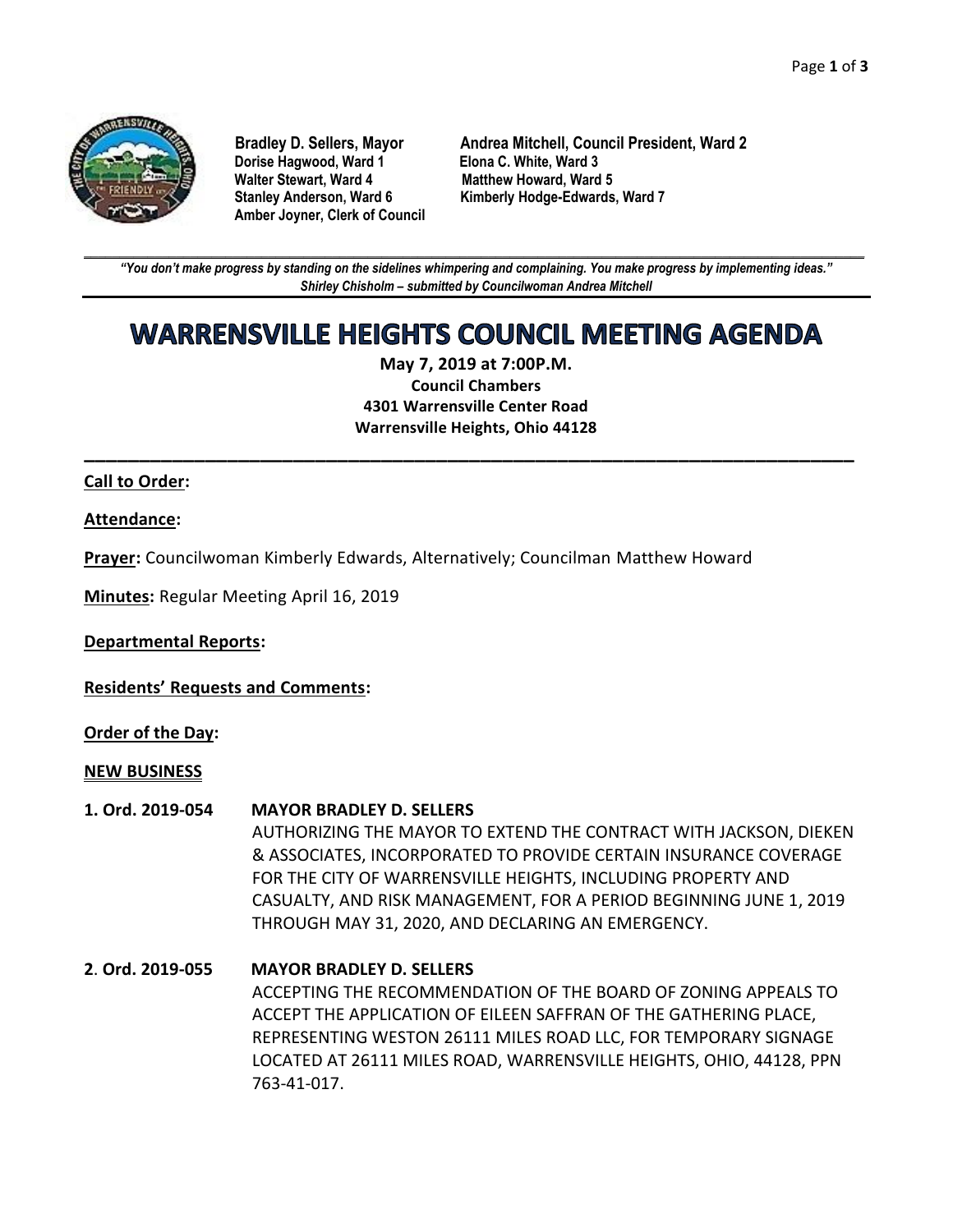**3. Ord. 2019-056 MAYOR BRADLEY D. SELLERS** AUTHORIZING THE MAYOR TO PURCHASE A 2019 CHEVROLET IMPALA FOR \$18,920.44 FROM TIM LALLY CHEVROLET, INC. PURSUANT TO ARTICLE VI, SECTION 6 OF THE CHARTER OF THE CITY OF WARRENSVILLE HEIGHTS, AND DECLARING AN EMERGENCY.

**4. Ord. 2019-057 MAYOR BRADLEY D. SELLERS** AMENDING ORDINANCE NUMBER 2019-047 TO CORRECT THE NAME OF A CERTAIN BID, BONNER MANAGEMENT GROUP, THAT WAS ACCEPTED FOR THE 2019 HIGH GRASS AND RELATED NUISANCE ABATEMENT SERVICES AND DECLARING AN EMERGENCY.

**5. Ord. 2019-058 COUNCILWOMAN ANDREA MITCHELL (AS YOUTH COMMITTEE CHAIR)** APPROVING THE REQUEST OF THE YOUTH COMMITTEE TO PRESENT THE GRADUATING SENIOR CLASS OF THE WARRENSVILLE HEIGHTS HIGH SCHOOL WITH RESOLUTIONS AND 50 GIFT CARDS TOTALING \$500.00 DURING THE CLASS OF 2019 SENIOR BREAKFAST ON MAY 17, 2019, AND DECLARING AN EMERGENCY.

# **6. Ord. 2019-059 MAYOR BRADLEY D. SELLERS** AUTHORIZING THE ADMINISTRATION OF THE CITY OF WARRENSVILLE HEIGHTS TO DISPOSE OF ONE (1) 2003 GMC YUKON AND ONE (1) 2007 CHEVROLET IMPALA BY TRADING SAID VEHICLES IN TO TIM LALLY CHEVROLET, INC. IN ORDER TO PURCHASE ONE (1) 2019 CHEVROLET IMPALA FOR THE POLICE DEPARMENT OF THE CITY OF WARRENSVILLE HEIGHTS, AND DECLARING AN EMERGENCY.

**7. Res. 2019-016 MAYOR BRADLEY D. SELLERS** AUTHORIZING THE MAYOR TO TAKE ALL STEPS NECESSARY TO PREPARE THE PROPERTY OWNED BY THE CITY OF WARRENSVILLE HEIGHTS AND LOCATED IN CINEMA PARK AT 11145 DANDRIDGE DRIVE, WARRENSVILLE HEIGHTS, OHIO 44128, PPN 763-08-017 FOR SALE FOR ECONOMIC DEVELOPMENT PURPOSES

# **8. Res. 2019-017 MAYOR BRADLEY D. SELLERS**

AUTHORIZING THE MAYOR TO TAKE ALL STEPS NECESSARY TO PREPARE THE PROPERTY OWNED BY THE CITY OF WARRENSVILLE HEIGHTS AND LOCATED IN THE CHATEAUX OF EMERY WOODS AT 26802 RUE SAINT GABRIEL COURT, WARRENSVILLE HEIGHTS, OHIO 44128, PPN 763-08-081 FOR SALE FOR ECONOMIC DEVELOPMENT PURPOSES**.**